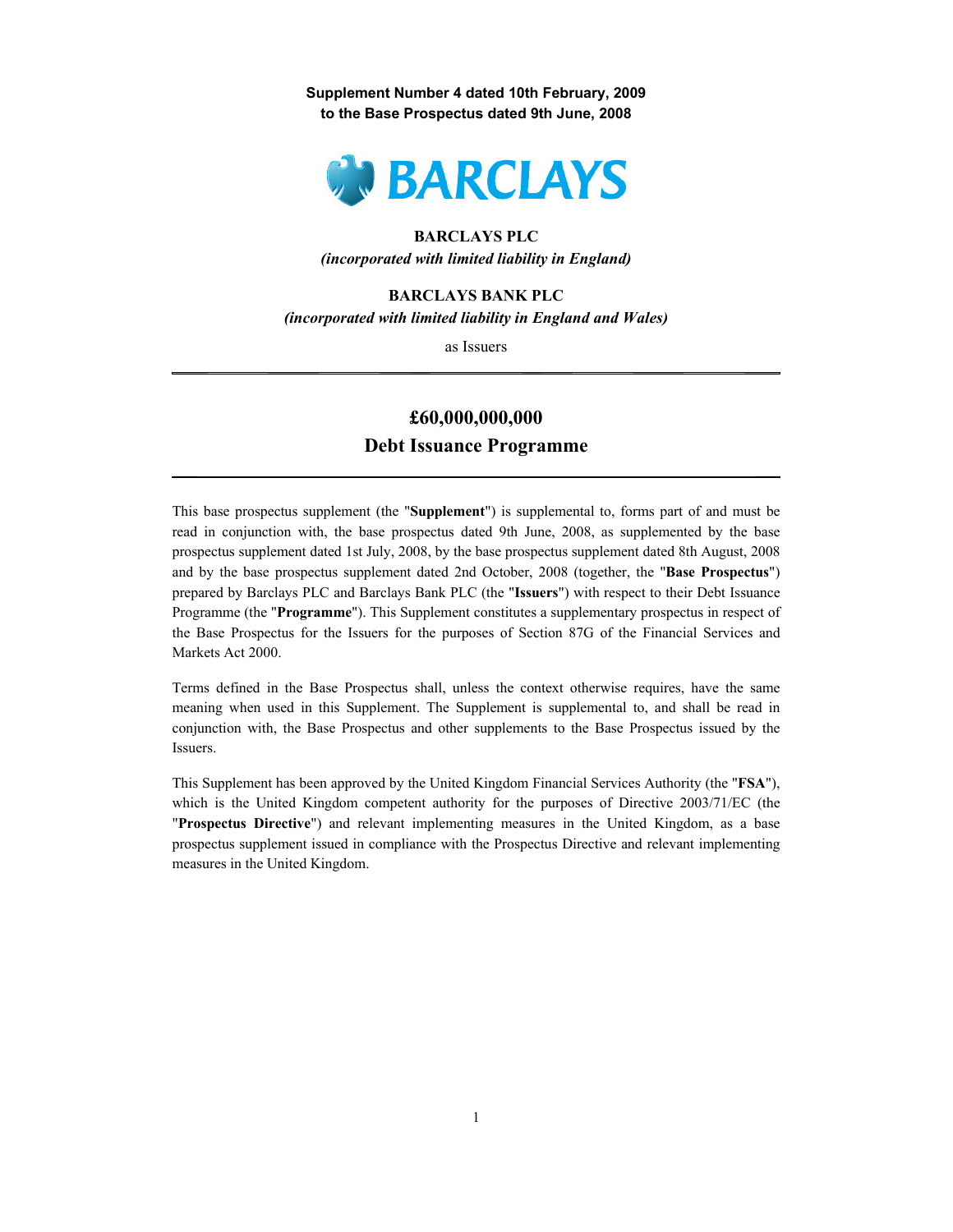# IMPORTANT NOTICES

Each of the Issuers accepts responsibility for the information contained in this Supplement and declares that, having taken all reasonable care to ensure that such is the case, the information contained in this Supplement is, to the best of its knowledge, in accordance with the facts and contains no omission likely to affect its import.

To the extent that there is any inconsistency between (a) any statement in this Supplement or any statement incorporated by reference into the Base Prospectus by this Supplement and (b) any other statement in, or incorporated by reference into, the Base Prospectus, the statements in (a) above will prevail.

Save as disclosed in this Supplement, no significant new factor, material mistake or inaccuracy relating to the information included in the Base Prospectus which is capable of affecting the assessment of the Notes issued under the Programme has arisen or been noted, as the case may be, since the publication of the Base Prospectus.

Investors should be aware of their rights under Section 87Q(4) of the Financial Services and Markets Act 2000.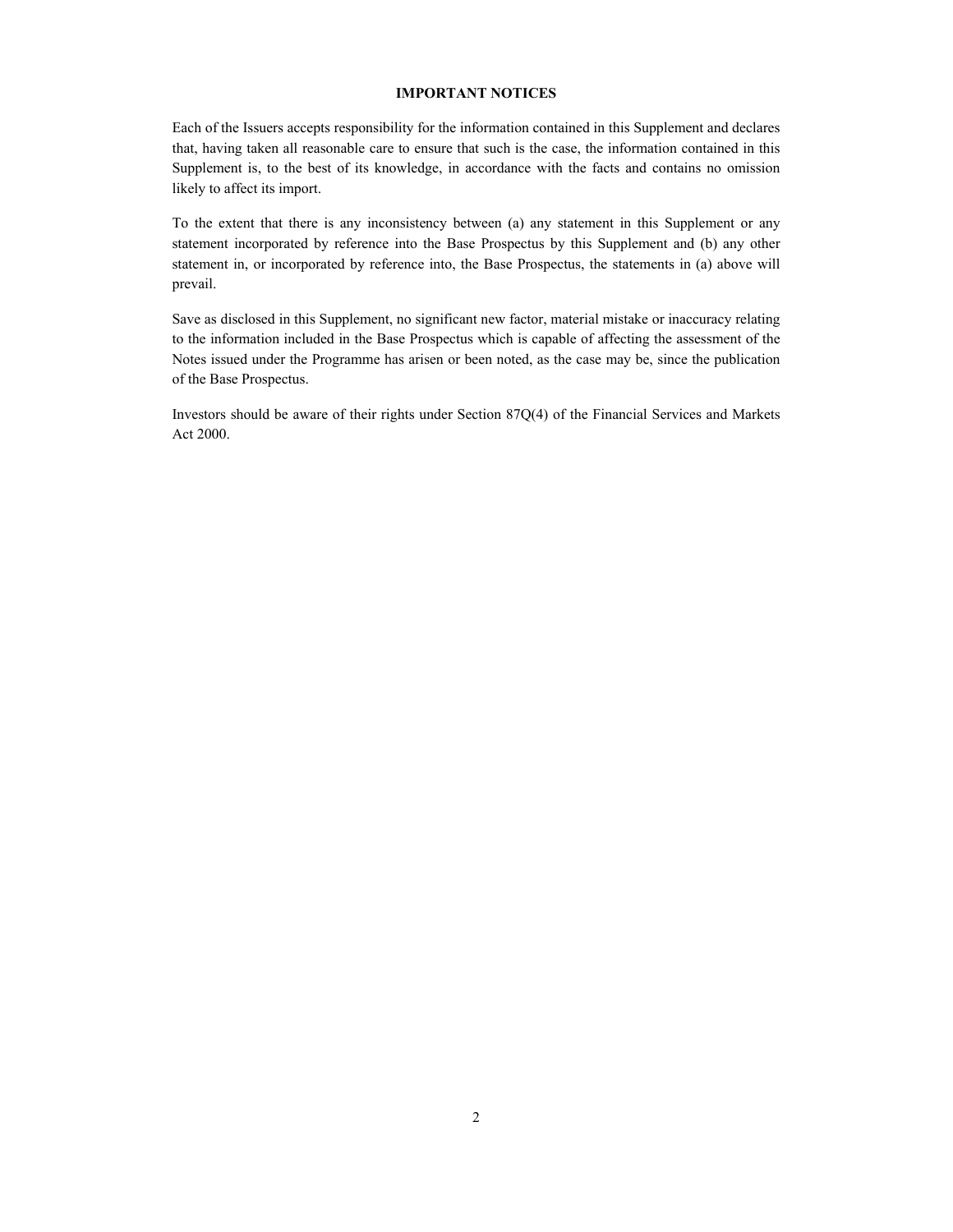# AMENDMENTS OR ADDITIONS TO THE BASE PROSPECTUS

With effect from the date of this Supplement the information appearing in, or incorporated by reference into, the Base Prospectus shall be amended and/or supplemented in the manner described below.

#### Increase in Programme Amount

Pursuant to resolutions of the Fund Raising Committee of the Board of Directors of the Bank dated 6th February, 2009 and by resolutions of the Fund Raising Committee of the Board of Directors of the Company dated 6th February, 2009, the Programme Amount was increased from £30,000,000,000 to £60,000,000,000.

By virtue of this Supplement the following amendments shall be deemed to be made to the Base Prospectus:

- 1. On the front cover of the Base Prospectus, the reference to "£30,000,000,000" shall be replaced with "£60,000,000,000";
- 2. On page 10 of the Base Prospectus, the reference to a Programme Amount of "£30,000,000,000" shall be replaced with "£60,000,000,000";
- 3. On page 22 of the Base Prospectus, the reference to "£30,000,000,000" shall be replaced with "£60,000,000,000";
- 4. On page 30 of the Base Prospectus, the reference to "£30,000,000,000" in the heading of the Pro Forma Final Terms shall be replaced with "£60,000,000,000"; and
- 5. On page 38 of the Base Prospectus, the reference to "£30,000,000,000" shall be replaced with "£60,000,000,000".

#### Information Incorporated By Reference

By virtue of this Supplement the following amendments shall be deemed to be made to the Base Prospectus:

1. To amend the section "Information Incorporated by Reference" of the Base Prospectus as set out below:

## "INFORMATION INCORPORATED BY REFERENCE

The following information has been filed with the FSA and shall be deemed to be incorporated in, and to form part of, this Base Prospectus:

- (a) the joint Annual Report of the Company and the Bank, as filed with the SEC on Form 20-F in respect of the years ended 31st December, 2006 and 31st December, 2007 (the "Joint Annual Report"), with the exception of the information incorporated by reference in the Joint Annual Report referred to in the Exhibit Index of the Joint Annual Report, which shall not be deemed to be incorporated in this Base Prospectus;
- (b) the Annual Reports of the Bank containing the audited consolidated accounts of the Bank in respect of the years ended 31st December, 2006 (the "2006 Bank Annual Report") and 31st December, 2007 (the "2007 Bank Annual Report"), respectively; and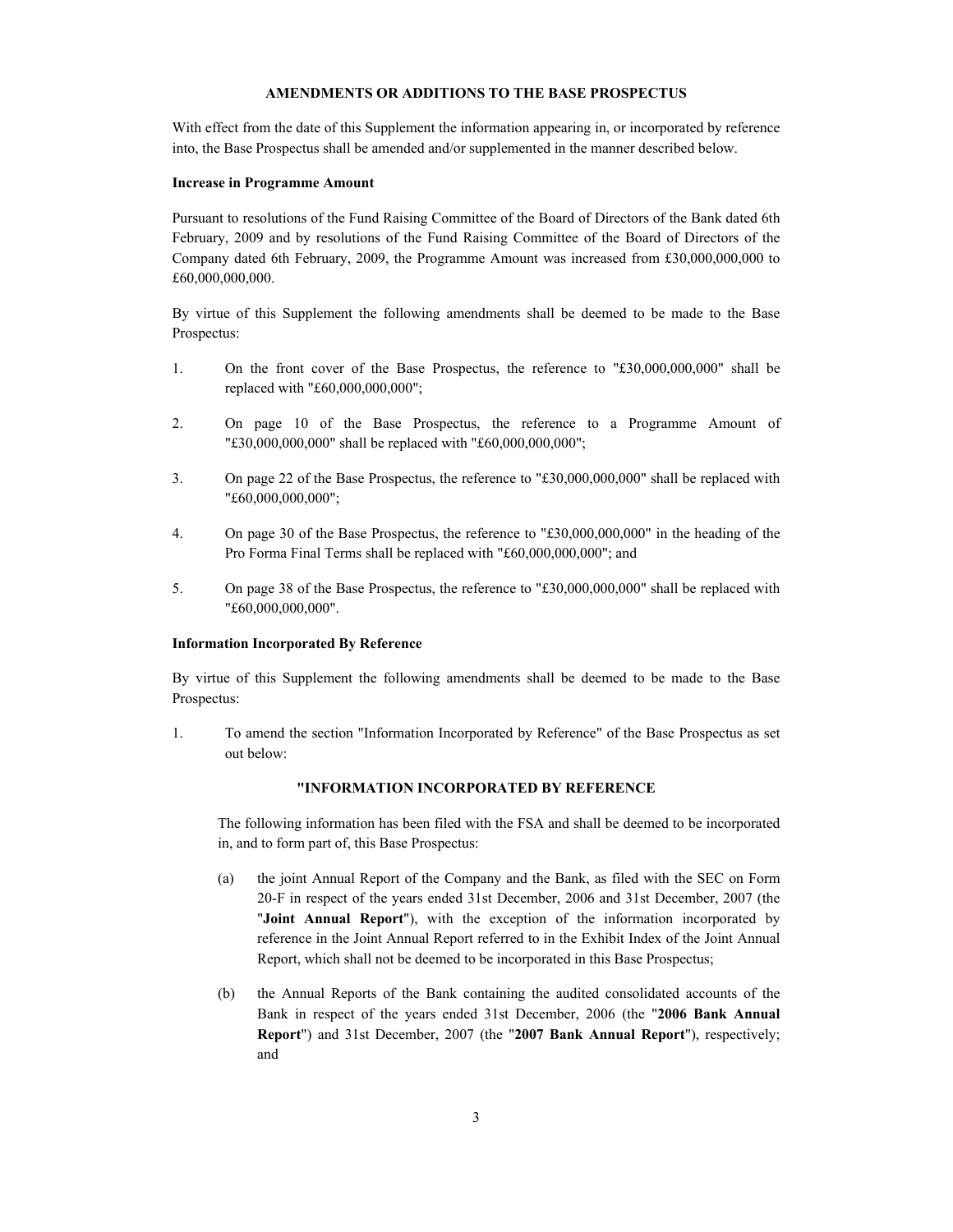(c) the unaudited Results Announcement of the Company as filed with the SEC on Form 6- K on 9th February, 2009 (File No.: 001-09246: Film No.: 09579776) in respect of the year ended 31st December, 2008 (the "Results Announcement").

The above documents may be inspected as described in paragraph 8 of "General Information".

The table below sets out the relevant page references for the information contained within the Joint Annual Report filed on Form 20-F:

| Section 1 — Business review                                                          |     |
|--------------------------------------------------------------------------------------|-----|
| Financial review                                                                     | 3   |
| Corporate sustainability                                                             | 58  |
| Risk management                                                                      | 61  |
| <b>Section 2 – Governance</b>                                                        |     |
| Board and Executive Committee                                                        | 112 |
| Directors' report                                                                    | 114 |
| Corporate governance report                                                          | 117 |
| Remuneration report                                                                  | 128 |
| Accountability and audit                                                             | 143 |
| Section 3 — Financial statements                                                     |     |
| Presentation of information                                                          | 146 |
| Independent Registered Public Accounting Firm's report — Barclays PLC                | 147 |
| Independent Registered Public Accounting Firm's report — Barclays Bank<br><b>PLC</b> | 148 |
| Consolidated accounts Barclays PLC                                                   | 149 |
| Consolidated accounts Barclays Bank PLC                                              | 250 |
| Section 4 — Shareholder information                                                  | 267 |

Each of the Company and the Bank has applied IFRS from 1st January, 2004, with the exception of the standards relating to financial instruments (IAS 32 and IAS 39) and insurance contracts (IFRS 4) which were applied with effect from 1st January, 2005. A summary of the significant accounting policies for each of the Company and the Bank is included in each of the Joint Annual Report, the 2006 Bank Annual Report and the 2007 Bank Annual Report.

If at any time either of the Issuers shall be required to prepare a supplement to the Base Prospectus pursuant to Section 87 of the Financial Services and Markets Act 2000 ("FSMA"), or to give effect to the provisions of Article 16(1) of the Prospectus Directive, such Issuer will prepare and make available an appropriate amendment or supplement to this Base Prospectus or a further base prospectus which, in respect of any subsequent issue of Notes to be listed on the Official List and admitted to trading on the Regulated Market of the London Stock Exchange, shall constitute a supplemental base prospectus as required by the FSA and Section 87 of the FSMA."

- 2. To amend paragraph 8 of "General Information" on pages 91 and 92 of the Base Prospectus as set out below:
	- "8. For so long as any of the Notes are admitted to trading on the London Stock Exchange and the rules of the FSA so require, for the life of the Base Prospectus, copies of the following documents may be inspected during usual business hours on any weekday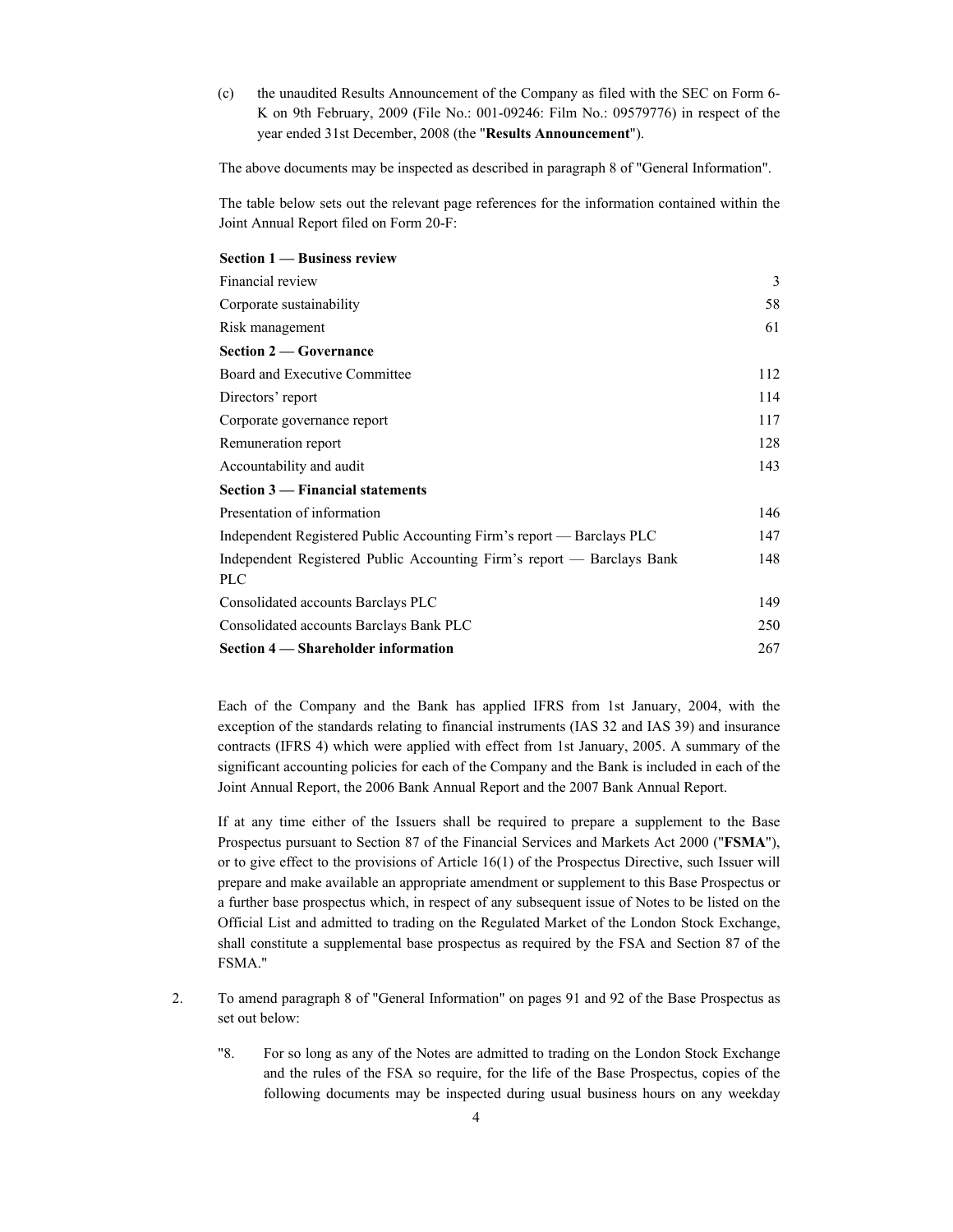(Saturdays, Sundays and public holidays excepted) at Barclays Treasury, 1 Churchill Place, London E14 5HP and at the specified office of the Principal Paying Agent, currently located at One Canada Square, London E14 5AL:

- (i) the Memorandum and Articles of Association of each Issuer;
- (ii) the Joint Annual Report, the 2006 Bank Annual Report, the 2007 Bank Annual Report and the Results Announcement;
- (iii) the Distribution Agreement;
- (iv) the Trust Deed;
- (v) the Agency Agreement;
- (vi) the current Base Prospectus in respect of the Programme;
- (vii) any supplementary base prospectus published since the most recent base prospectus was published and any documents incorporated therein by reference;
- (viii) any Final Terms issued in respect of Notes admitted to listing, trading and/or quotation by any listing authority, stock exchange and/or quotation system since the most recent base prospectus was published; and
- (ix) in the case of a syndicated issue of Notes admitted to listing, trading and/or quotation by any listing authority, stock exchange and/or quotation system, the syndication agreement (or equivalent document)."

#### Ratings

By virtue of this Supplement the ratings set out in the "The Issuers and the Group" on page 68 shall be deemed to be replaced with the following:

"The short term unsecured obligations of the Company are rated A-1 by Standard & Poor's, P-1 by Moody's and F1+ by Fitch Ratings Limited and the long-term obligations of the Company are rated A+ by Standard & Poor's, A1 by Moody's and AA- by Fitch Ratings Limited.

The short term unsecured obligations of the Bank are rated A-1+ by Standard  $\&$  Poor's, P-1 by Moody's and F1+ by Fitch Ratings Limited and the long-term obligations of the Bank are rated AA- by Standard & Poor's, Aa3 by Moody's and AA- by Fitch Ratings Limited."

# Acquisitions, Disposals and Recent Developments

By virtue of this Supplement the following amendments to the paragraphs under the headings "Acquisitions", "Disposals" and "Recent developments" shall be deemed to be made to the Base Prospectus.

# "Acquisitions

On 2nd February, 2009, the Company announced that following the approval of the Central Bank of Indonesia, it had completed the acquisition of PT Bank Akita.

On 17th September, 2008, the Board of Directors of the Company (the "Board") announced that the Group had agreed, subject to US Court and relevant regulatory approvals, to acquire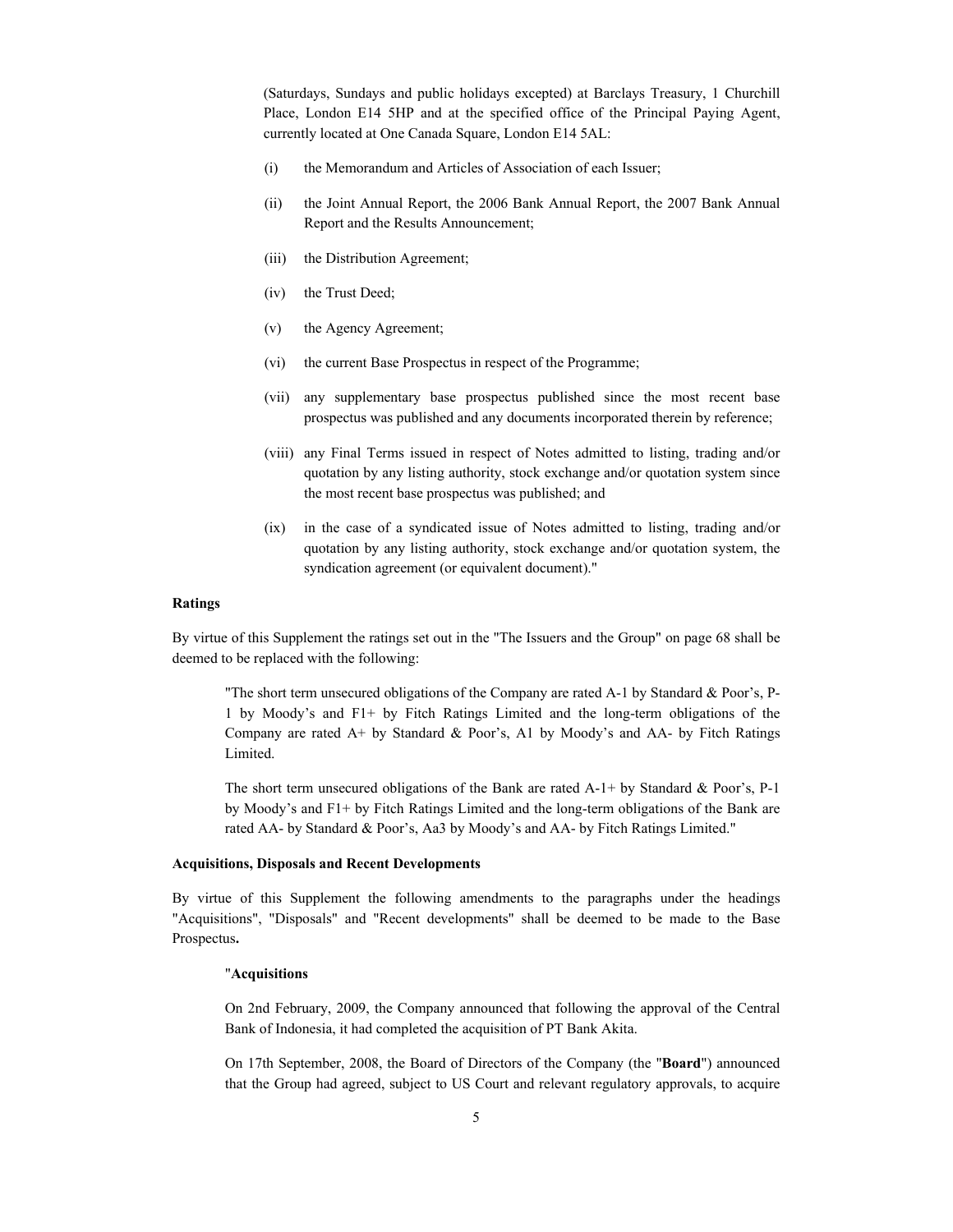Lehman Brothers North American investment banking and capital markets operations and supporting infrastructure. Following receipt on 19th September, 2008 of approval from the United States Bankruptcy court for the Southern District of New York, on 22nd September, 2008 the Group completed such acquisition. The Group also acquired the New York headquarters of Lehman Brothers as well as two data centres and the total consideration paid was U.S.\$1.54 billion (£0.9 billion).

On 1st July, 2008, the Group acquired 100 per cent. of the shares of the Russian Bank, Expobank, for a consideration of approximately U.S.\$745 million (£373 million).

On 31st March, 2008, the Group completed the acquisition of Discover's UK credit card business, Goldfish, for a cash consideration of £38 million (including attributable costs of £3 million), for fair value of net assets of £127 million, which gave rise to a gain on acquisitions of £89 million.

On 7th March, 2008, Absa acquired, for a consideration of £5 million, a further 24 per cent. of Meeg Bank Limited, bringing Absa's shareholding up to 74 per cent. Meeg Bank is based in South Africa.

### Disposals

On 31st October, 2008, the Group completed the sale of Barclays Life Assurance Company Limited to Swiss Reinsurance Company for a consideration of approximately  $\text{\textsterling}762$  million.

On 31st January, 2008, the Group completed the sale of Barclays Global Investors Japan Trust & Banking Co. Ltd, a Japanese trust administration and custody operation.

# Recent developments

## UK Government measures concerning its financial support to the banking sector

On 8th October, 2008 and 13th October, 2008 the UK Government announced a package of measures and schemes designed to provide financial support to the banking industry. Barclays has participated and continues to participate in certain of these schemes, including the credit guarantee scheme. Following these UK Government announcements, the Group conducted the Capital Raising described in more detail below.

On 19th January, 2009 the UK Government announced a further package of measures and schemes designed to inject liquidity in the UK economy and restore confidence in the financial system. These include, among others, the extension of the credit guarantee scheme and the implementation of an asset protection scheme to protect participating banks from credit losses, beyond and up to an agreed point, on eligible assets placed within the scheme. The FSA also published considerations relating to appropriate long-term changes to the bank capital regulatory framework, including a programme of work to reduce the requirement for additional capital resulting from the pro-cyclical effects of the International Basel Accord and a preference for the capital regime to incorporate counter-cyclical measures which would lead to banks building up capital buffers in good years which can be drawn down during economic downturns. However, this continues to be a supervisory framework and not a new set of rules.

#### The Capital Raising

On 31st October, 2008, the Board made an announcement of a proposal to raise more than £7 billion of additional capital (the "Capital Raising") from existing and new strategic and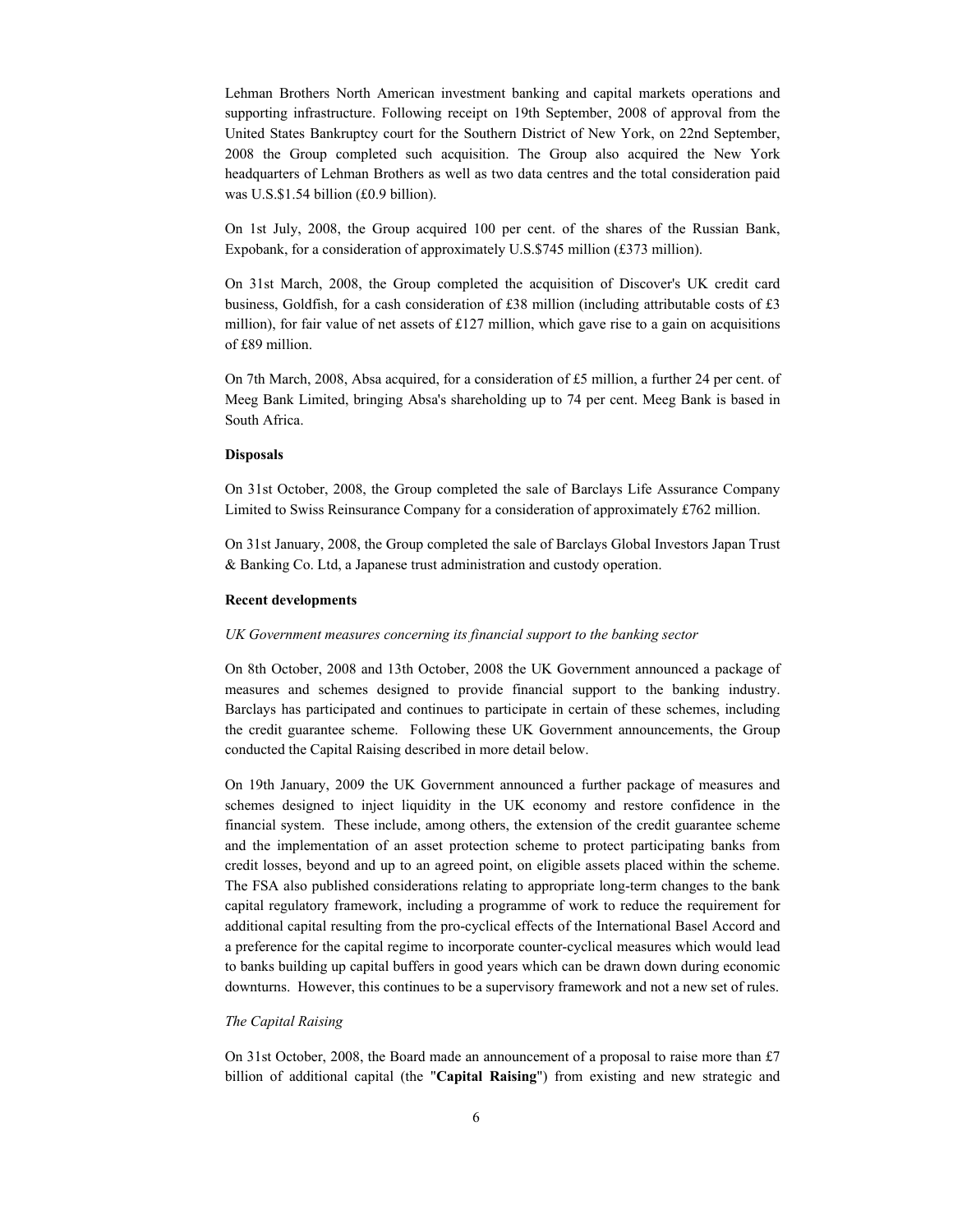institutional investors. The Capital Raising satisfied the target capital levels agreed with the FSA.

The Capital Raising includes:

- An issue of £3 billion of Reserve Capital Instruments (the "RCIs") by the Bank to Qatar Holding LLC and entities representing the beneficial interests of HH Sheikh Mansour Bin Zayed Al Nahyan, a member of the Royal Family of Abu Dhabi ("HH Sheikh Mansour Bin Zayed Al Nahyan"). The RCIs will pay an annual coupon of 14 per cent. until June 2019. In conjunction with this issue, Qatar Holding LLC and HH Sheikh Mansour Bin Zayed Al Nahyan have also subscribed (for a nominal consideration) for warrants (the "Warrants") to subscribe at their option for up to 1,516,875,236 new ordinary shares of the Company with an exercise price of 197.775 pence per share or £3 billion in aggregate, representing 18.1 per cent. of the existing issued ordinary share capital. The Warrants are exercisable at any time for a five-year term from the date of issue of the RCIs until 31st October, 2013.
- An issue of £2.8 billion of Mandatorily Convertible Notes (the " $MCNs$ ") by the Bank to Qatar Holding LLC, Challenger Universal Limited (a company representing the beneficial interests of His Excellency Sheikh Hamad Bin Jassim Bin Jabr Al-Thani, the chairman of Qatar Holding LLC, and his family) ("Challenger") and HH Sheikh Mansour Bin Zayed Al Nahyan, and a further issue of £1.25 billion of MCNs to existing institutional shareholders and other institutional investors by way of an accelerated non-underwritten bookbuild placing implemented on 31st October, 2008. The MCNs will pay an annual coupon of 9.75 per cent. until conversion into Barclays PLC ordinary shares, which will occur on or before 30th June, 2009. Conversion will result in the issue of 2,642,292,334 new Barclays PLC ordinary shares, representing 31.6 per cent. of the existing issued ordinary share capital. The conversion price for the MCNs is 153.276 pence, a discount of 22.5 per cent. of the average closing middle market quotations of a Barclays PLC ordinary share as derived from the Daily Official List on 29th and 30th October, 2008.
- Ordinary shares to be issued upon conversion of the MCNs and, as the case may be, exercise of the Warrants will increase Barclays equity Tier 1 ratio. The equity component of the proceeds from the RCIs and Warrants, representing the fair value of the Warrants, will be included in equity Tier 1 capital and the debt component of the proceeds of the RCIs and the Warrants will be included as innovative Tier 1 capital to the extent it is within the innovative Tier 1 allowance as defined by the FSA.

Qatar Holding LLC agreed to invest £500 million in MCNs and £1.5 billion in RCIs, and subscribed for Warrants to purchase up to £1.5 billion of Barclays PLC ordinary shares. Challenger agreed to invest £300 million in the MCNs. Assuming the conversion of their MCNs and the full exercise of their Warrants, Qatar Holding LLC would hold approximately 1,607 million ordinary shares, representing 12.8 per cent. of the fully diluted share capital of the Company and Challenger would hold approximately 354 million ordinary shares, representing 2.8 per cent. of the fully diluted share capital of the Company. In addition to any other fees and commissions payable in connection with the issue of the securities, Qatar Holding LLC will receive a fee of £66 million for having arranged certain of the subscriptions in the Capital Raising.

HH Sheikh Mansour Bin Zayed Al Nahyan agreed to invest £2 billion in the MCNs and £1.5 billion in RCIs, and subscribed for Warrants to purchase up to £1.5 billion of Barclays PLC ordinary shares.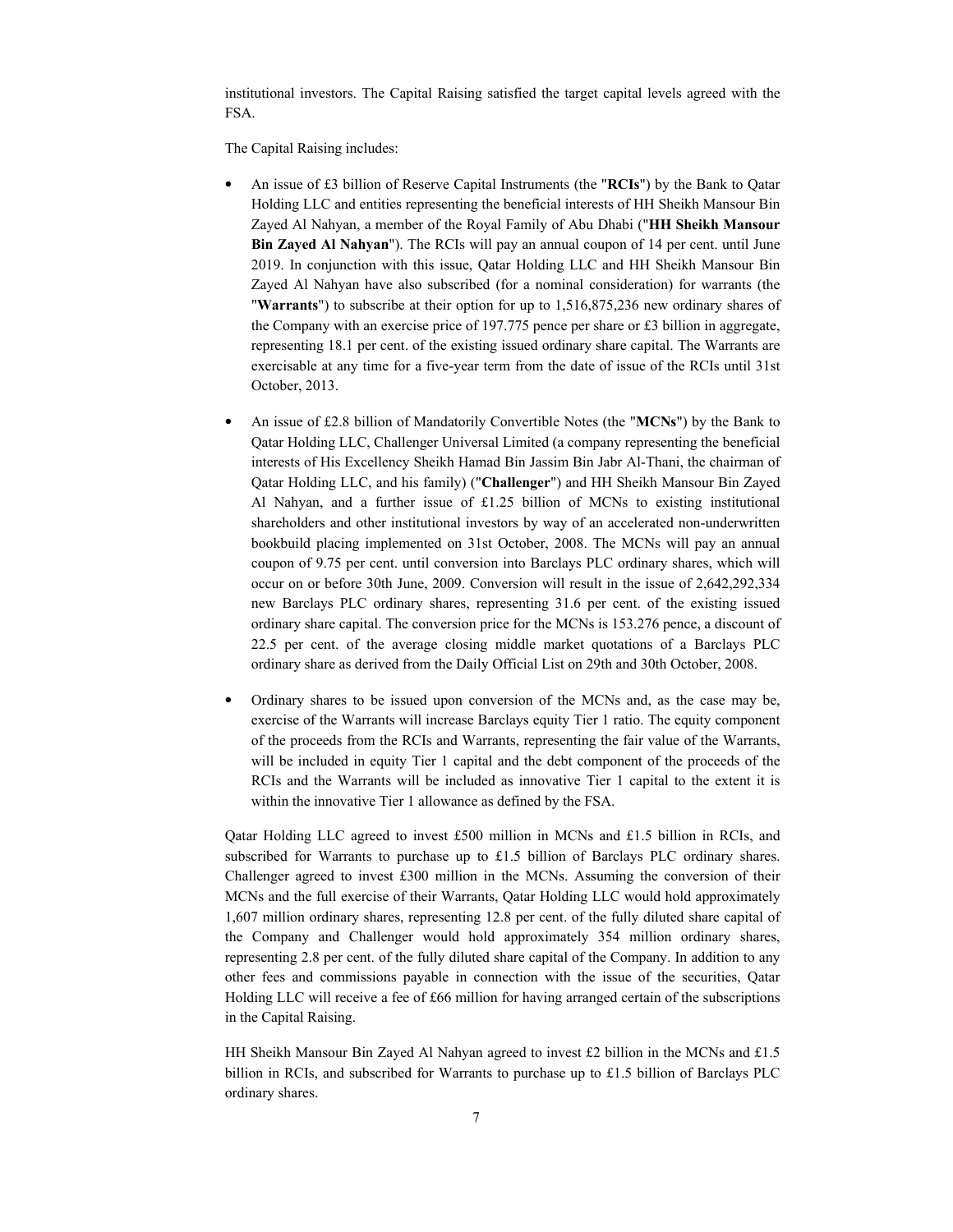Assuming the conversion of his MCNs and the full exercise of his Warrants, HH Sheikh Mansour Bin Zayed Al Nahyan would be beneficially entitled to approximately 2,063 million ordinary shares, representing 16.5 per cent. of the fully diluted share capital of the Company. HH Sheikh Mansour Bin Zayed Al Nahyan has arranged for his investment in the Warrants, the MCNs and the RCIs to be funded by an Abu Dhabi governmental investment vehicle, which will become the indirect shareholder of the entities which are subscribing for the Warrants, the MCNs and the RCIs.

On 18th November, 2008, the Board announced that Qatar Holding LLC and HH Sheikh Mansour Bin Zayed Al Nahyan had each offered to make available up to £250 million of RCIs for clawback by existing Barclays institutional investors at par. By consequence £500 million of RCIs (excluding Warrants) were placed with Barclays institutional investors by way of a bookbuild placing on 18th November, 2008.

In addition, the Board also announced that:

- all members of the Board will exceptionally offer themselves for re-election at the Barclays Annual General Meeting to be held in April 2009; and
- no annual bonuses will be paid to executive directors of the Company for 2008, following the offer by the executive directors to waive any annual bonus for 2008.

The necessary shareholder resolutions required in order to effect the Capital Raising were passed by the shareholders of the Company on 24th November, 2008.

### Dividend policy

On 13th October, 2008 the Company announced that its Board would not be recommending the payment of a final dividend on the Company's ordinary shares for 2008. This dividend, amounting to c.£2 billion, would otherwise have been payable in April 2009. The Company intends to resume dividend payments on its ordinary shares in the second half of 2009.

#### The Placing

On 18th September, 2008, the Board announced the completion of a placing. A total of 226 million new Barclays PLC ordinary shares of 25 pence each (the "Placing Shares") issued by the Company were placed with certain institutions at a price of 310 pence per Placing Share. Based on the placing price, the gross proceeds were £701 million.

## The Firm Placing and Placing and Open Offer

On 25th June, 2008, the Company announced a share issue to raise approximately £4.5 billion through the issue of 1,576 million new Barclays PLC ordinary shares (the "Firm Placing and Placing and Open Offer"). The Firm Placing and Placing and Open Offer includes:

- approximately £500 million raised through a firm placing of 169 million new Barclays PLC ordinary shares at 296 pence per new Barclays PLC ordinary share to Sumitomo Mitsui Banking Corporation;
- approximately £4.0 billion raised through a placing of 1,407 million new Barclays PLC ordinary shares at 282 pence per new Barclays PLC ordinary share to Qatar Investment Authority, Challenger, China Development Bank, Temasek Holdings (Private) Limited and certain leading institutional shareholders and other investors, which shares were available for clawback in full by means of an open offer to existing shareholders.